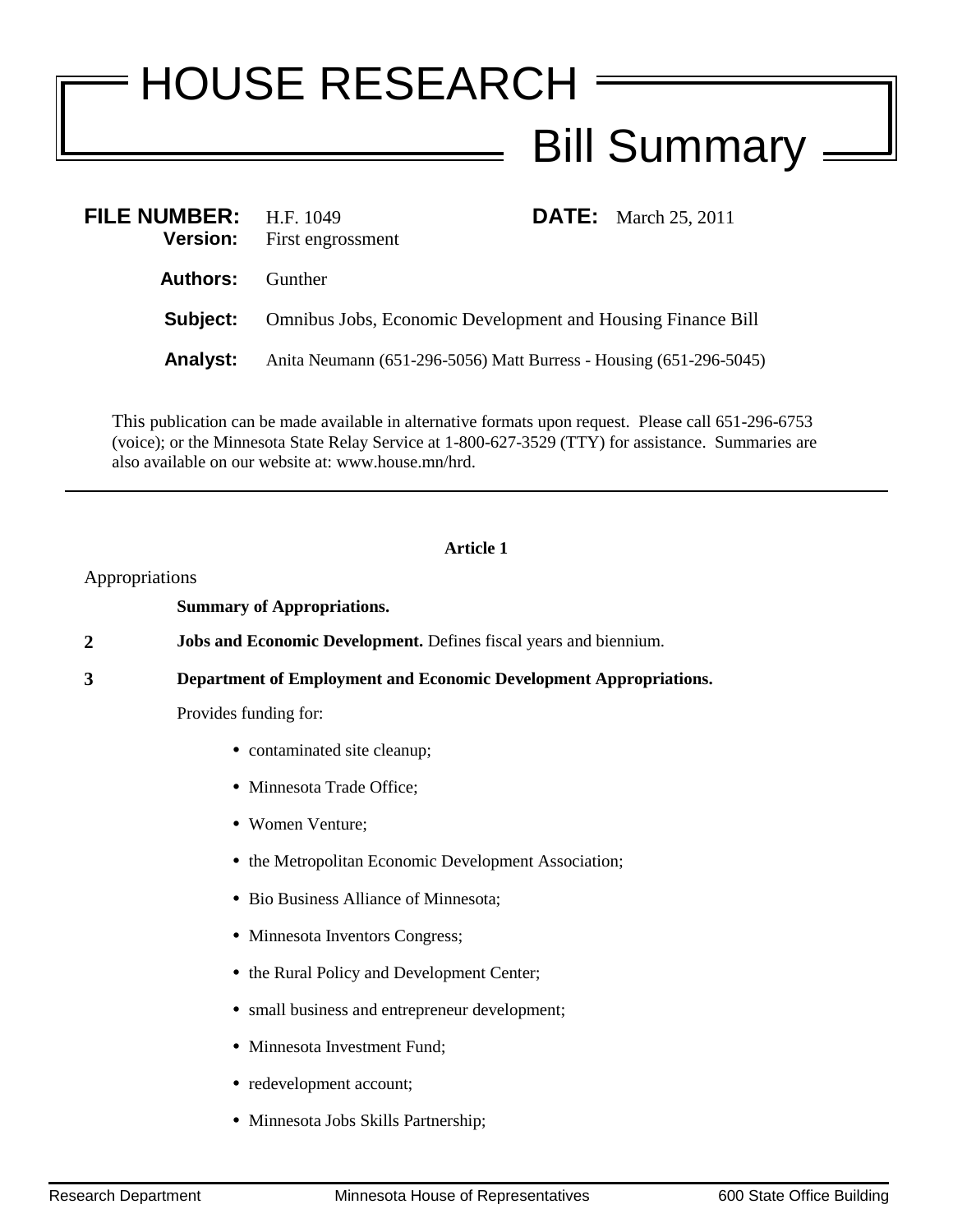- **•** vocational rehabilitation programs;
- **•** state services for the blind programs;
- **•** centers for independent living;
- **•** Twin Cities RISE!;
- Northern Connections;
- **•** extended employment services for persons with severe disabilities;
- **•** employment support for persons with mental illness;
- **•** Rise, Inc.;
- **•** Lifetrack Resources;
- **•** opportunities industrialization center programs;
- **•** Minnesota youth programs;
- **•** Minneapolis summer youth employment programs;
- **•** Learn to earn;
- **•** Minnesota Alliance of Boys and Girls Clubs;
- **•** St. Paul summer youth employment;
- **•** Youthbuild;
- interpreters for regional transition programs for deaf, hard of hearing and deaf-blind students; and
- **•** competitive grants for a youth workforce development pilot program.
- **4 Housing Finance Agency.** Appropriates funds for the following:
	- **•** challenge program
	- **•** housing trust fund
	- **•** rental assistance for the mentally ill
	- **•** family homeless prevention
	- **•** home ownership assistance fund
	- **•** affordable rental investment fund
	- **•** housing rehabilitation
	- **•** homeownership education, counseling, and training
	- **•** capacity building grants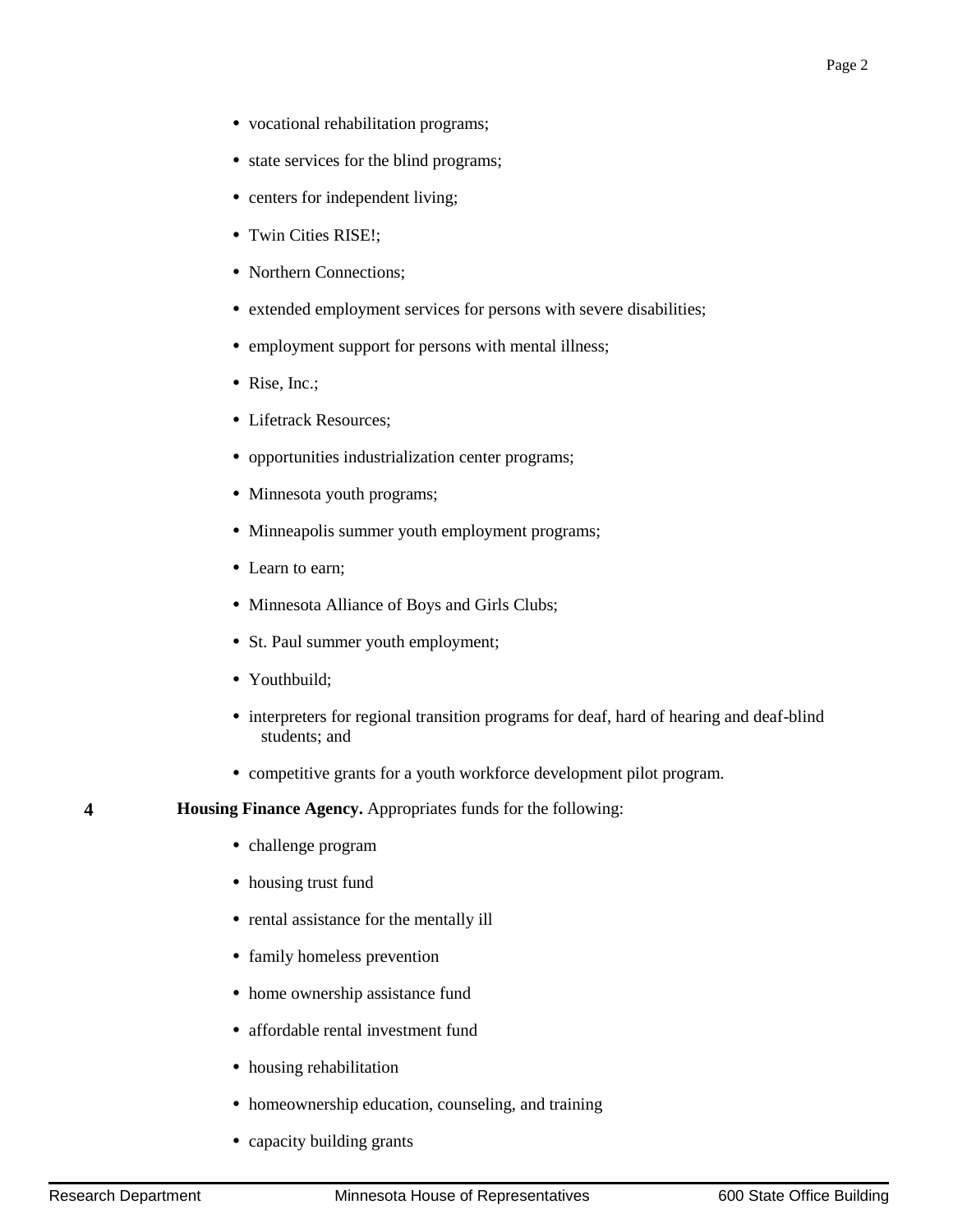| 5  | <b>Department of Labor and Industry.</b> Appropriates funds for the following items:                                   |  |
|----|------------------------------------------------------------------------------------------------------------------------|--|
|    | • workers compensation                                                                                                 |  |
|    | • Vinland Center                                                                                                       |  |
|    | • labor standards/apprenticeship programs                                                                              |  |
| 6  | <b>Bureau of Mediation Services.</b>                                                                                   |  |
| 7  | <b>Workers' Compensation Court of Appeals.</b>                                                                         |  |
| 8  | <b>Board of Accountancy.</b>                                                                                           |  |
| 9  | Board of Architecture, Engineering, Land Surveying, Landscape Architecture, Geoscience, and<br><b>Interior Design.</b> |  |
| 10 | <b>Board of Cosmetologist Examiners.</b>                                                                               |  |
| 11 | <b>Board of Barber Examiners.</b>                                                                                      |  |
| 12 | <b>Minnesota Science and Technology Authority.</b>                                                                     |  |
| 13 | Transfers from the Douglas J. Johnson Fund and UI state administration funds to the general<br>fund.                   |  |
|    |                                                                                                                        |  |

## **Article 2**

## **Economic Development and Miscellaneous Provisions**

- **1 1 Monitoring pass-through grants.** Directs the commissioner of DEED to monitor the outcomes and activities of programs and services funded by pass-through grants. Authorizes the commissioner to retain up to 5 percent of the amount appropriated for the grants for administering and monitoring.
- **2 Definitions.** Provides a definition of "intern" for the angel investment tax credit program to mean a student or recent graduate (within six months) of an accredited higher education institution employed on a temporary basis (less than nine months duration). Effective retroactive to January 1, 2011.
- **3 Certification of qualified small business.** Provides for a reduced minimum wage required to be paid to interns. Noninterns must be paid at least 175 percent of the federal poverty guidelines for a family of four. Interns may be paid at least 175 percent of the federal minimum wage used for federally covered employers. Raises the limit from \$2 million to \$4 million for the amount of previously received private equity investment that a business may have received and still be certified as a qualifying small business. Effective retroactive to January 1, 2011.
- **4 Certification of qualified funds.** Provides that a fund seeking certification must have at least three separate investors of whom at least three whose investment is made in the certified business and who seek a tax credit allocation, qualify as qualified investors who are natural persons and certify that they will invest in a transaction that is exempt under regulated securities requirements, or in a security registered under the small corporate offerings registration. Effective retroactive to January 1, 2011.
- **5 Administrative costs.** Strikes reference to general fund for purposes of Youthbuild appropriation and limit on use for administrative expenses.
- **6 bisimulation and use of state money.** Provides that the commissioner may use up to 5 percent of the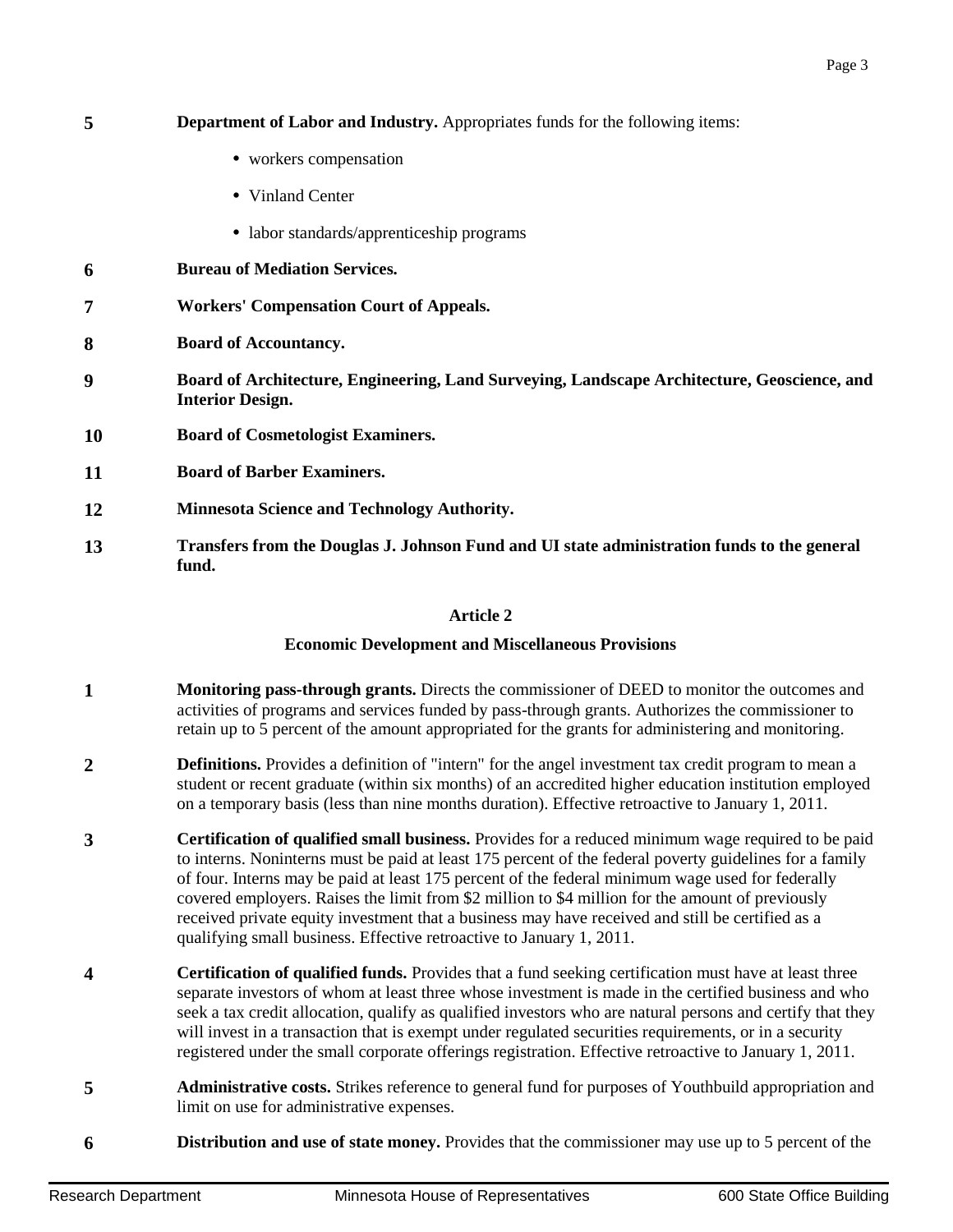appropriation for the OICs to pay the cost incurred by the department in administering the program.

- **7 Registration/registered apprentices.** Specifies that for the purposes of a registered barber apprentice, the expiration of a certificate issued to a person while incarcerated is extended once so that the expiration date occurs four years from the date of release from prison.
- **8 Qualifications.** Modifies the qualification to receive a certificate of registration as an barber instructor to requires a person to have successfully completed training from a board-approved program of at least 40 clock hours, or completed a college or university program resulting in a technical or vocational education certificate or its equivalent that is issued by an accredited school and which is approved by the board.
- **9 Application; fee.** Requires exam applicants to prove their identity by presenting a government issued picture ID.
- **10 Examination of nonresidents.** Removes provision requiring reciprocal treatment of nonresidents regarding examination.
- **11 Examination of nonresident apprentices.** Removes provision requiring reciprocal treatment of nonresidents regarding examination.
- **12 Coverpayment because of fraud.** Specifies that payments made toward UI penalties are credited to the contingent account.
- **13 Interest.** Directs that interest payments related to UI fraud penalties are deposited in the contingent account.
- **14 Contingent account.** Statutorily reallocates funds in the UI contingent account to the general fund beginning in fiscal year 2012.
- **15 Occupation taxes apportioned.** Removes the allocation of occupation taxes for region three.
- **16 Combative sports commission fees.** Provides for fee changes to make the commission supported by fee revenue.
- **17 Combative sports commission.** Strikes 2009 session law language that eliminated the combative sports commission on July 1, 2011, if it was found to be not self-supporting.

#### **Article 3**

#### **Labor and Industry**

- **1 Application.** Strikes language relating to independent contractor exemption certificate registration that specifies that when a person submits a simultaneous application for a residential contractor or remodeler license and an independent contractor exemption certificate, the fee is \$150. Also adds language that gives the commissioner the authority to file and enforce unpaid penalties as a judgment in district court without additional notice or proceedings.
- **2 Enforcement.** Corrects a statutory reference regarding enforcement.
- **3 Deposits.** Clarifies DOLI fees that are deposited in the construction code fund.
- **4 Definitions.** Provides new definition of qualifying individual as person responsible for obtaining continuing education on behalf of contractors, remodelers or roofers.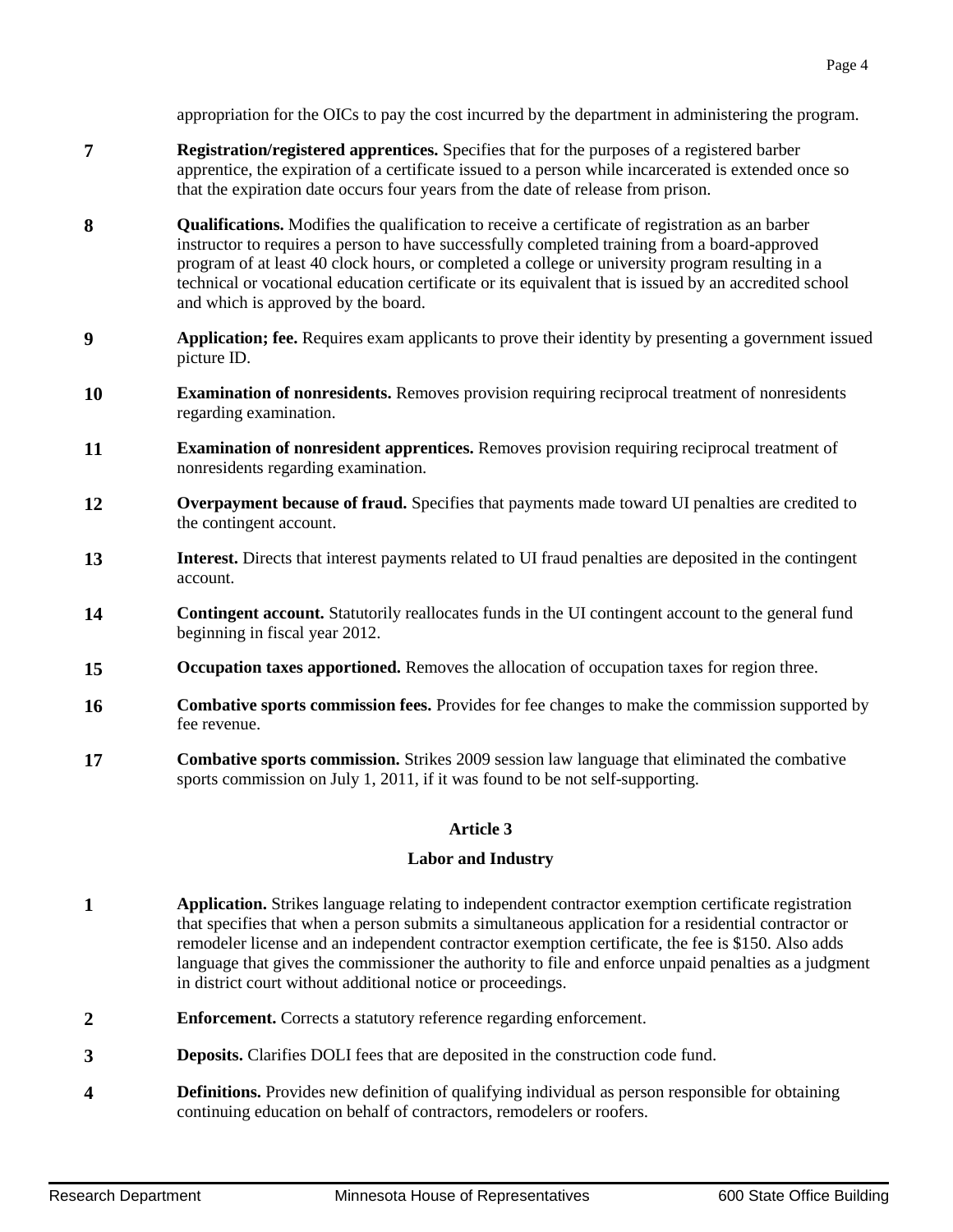- **5 Continuing education.** Clarifies continuing education requirements applicable to seminars offered by the department; adds refund requirement for cancelled seminars.
- **6 Continuing education; nondepartment seminars.** Creates a new section applicable to seminars offered by an entity other than the department.
- **7 Effective date of rules.** Changes the effective date of state building code rules from 180 days after the rule is filed with the secretary of state, to 180 days after the publication of the rule's notice of adoption in the state register.
- **8 Computation.** Extends the \$5 permit surcharge through June 30, 2013.
- **9 Backflow prevention rebuilder.** Provides definition of backflow prevention rebuilder.
- **10 Backflow prevention tester.** Provides definition of a backflow prevention tester.
- **11 Plumbing contractor.** Changes term responsible "licensed plumber" to responsible "individual."
- **12 Responsible individual.** Changes term responsible "licensed plumber" to responsible "individual."
- **13 Restricted plumbing contractor.** Changes term responsible "licensed plumber" to responsible "individual."
- **14 Powers; duties; administrative support.** Modifies powers and duties of the plumbing board to include: the authority to adopt rules regarding licensure of restricted plumbing contractors; certification of and continuing education for persons engaged in medical gas system installation, maintenance or repair; and certification of and continuing education for backflow prevention rebuilders and testers. Authorizes the board to recommend registration fees.
- **15 Reduced pressure backflow prevention rebuilders and testers.** Requires backflow prevention rebuilder and backflow prevention tester certificates for testing, maintenance, repair, or rebuilding of reduced pressure zone backflow prevention assemblies. Prohibits anyone from performing or offering to perform this work unless they have a plumbing contractor license. Provides that certificates are good for two years and requires the board to adopt expedited rulemaking that expires December 31, 2014. Existing certificate programs that require at least 16 contact hours and include passage of an exam are allowed until the board adopts rules.
- **16 Medical gas systems.** Aligns medical gas certification with the fee schedule enacted in 2010 and the two-year licensing cycle. Clarifies that persons who work with medical gas systems must hold a plumbing contractor license. Changes the term "person" to individual."
- **17 Exemptions from licensing.** Changes term "responsible person" to "responsible individual" and clarifies that those who do pipe laying do not need a plumbing contractor license if they have posted a bond and maintain the required liability insurance.
- **18 Employment of master plumber or restricted master plumber.** Changes term "responsible" person" to "responsible individual."
- **19 Bond; insurance.** Clarifies that persons that perform sewer or water service installation do not need a contractors license; they must meet the same bond and liability insurance requirements as a plumbing contractor.
- **20 Bond insurance exemption.** Provides that an individual-who is either a licensed plumber or who has completed approved pipe laying training-employed by a person in compliance with bond and insurance requirements, does not personally need to meet those requirements.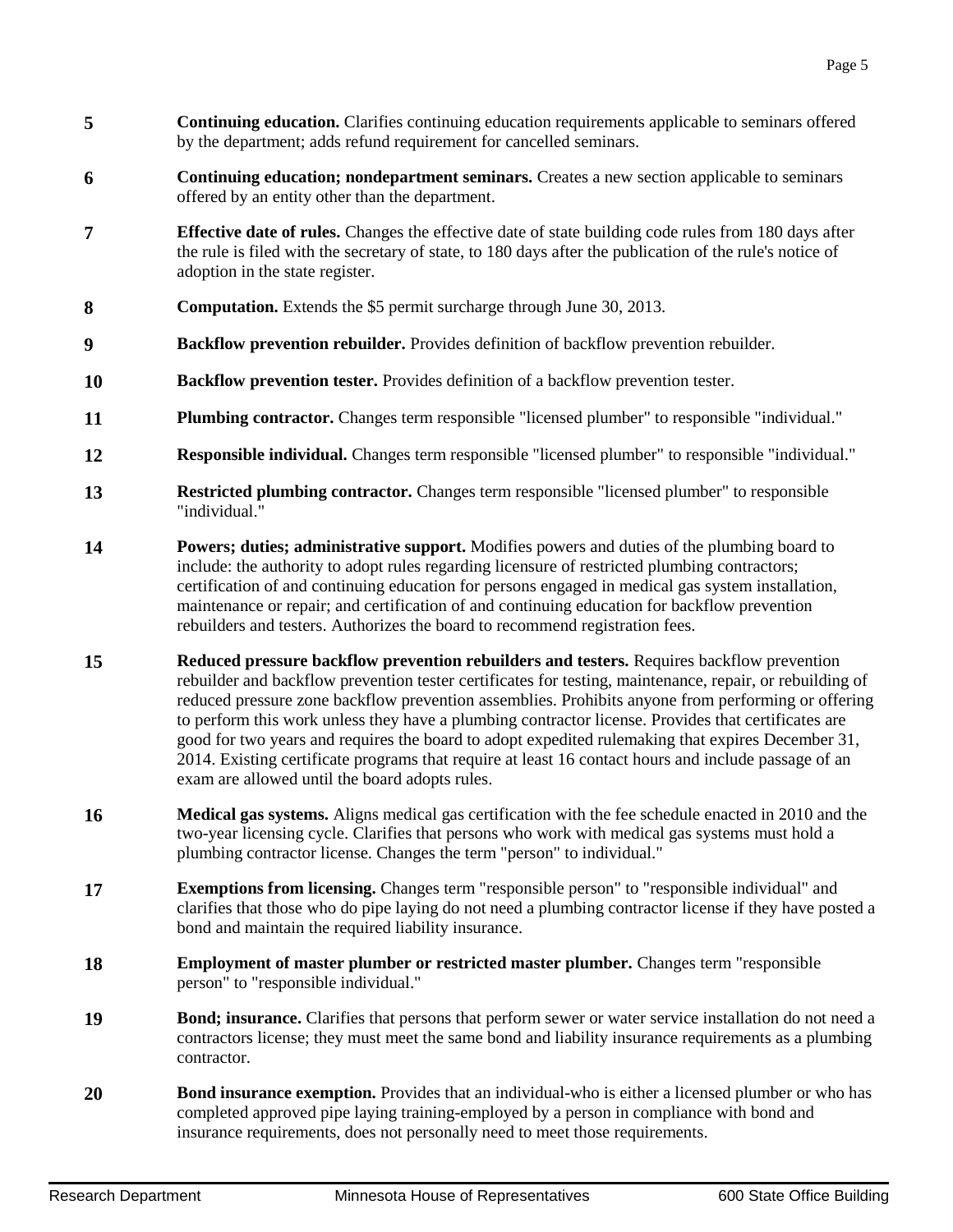- **21 Registration; supervision; records.** Clarifies that individuals that have completed pipe laying training do not have to register as unlicensed persons. Provides clarification of registered unlicensed individuals.
- **22 Registration, rules, applications, renewals, and fees.** Clarifies reference to the Plumbing Board.
- **23 Application, examination, and license fees.** Technical coordination with definitions of "person" and "individual." Clarifies that persons that perform sewer or water installation that do not have a contractor's license must pay a bond filing fee consistent with that for filing a mechanical bond.
- 24 **Bonds.** Removes obsolete reference to water conditioning installer.
- **25 Fees; renewal.** Removes obsolete reference to water conditioning installer.
- **26 Appropriate and related knowledge.** Clarifies definition for more general application.
- **27 Classroom hour.** Clarifies definition.
- 28 **Medical hardship.** Clarifies definition.
- **29 Regulated industry.** Clarifies definition.
- **30 Purpose.** Technical; provides for consistent continuing education requirements by nondepartmental entities for trades regulated under chapter 326B.
- **31 Content.** Technical; provides for consistent continuing education requirements by nondepartmental entities for trades regulated under chapter 326B.
- **32 Internet continuing education.** Technical; provides for consistent continuing education requirements by nondepartmental entities for trades regulated under chapter 326B.
- **33 Course approval.** Technical; provides for consistent continuing education requirements by nondepartmental entities for trades regulated under chapter 326B.
- **34 Courses open to all.** Technical; provides for consistent continuing education requirements by nondepartmental entities for trades regulated under chapter 326B.
- **35 Course sponsor.** Technical; provides for consistent continuing education requirements by nondepartmental entities for trades regulated under chapter 326B.
- **36 Responsibilities.** Technical; provides for consistent continuing education requirements by nondepartmental entities for trades regulated under chapter 326B.
- **37 Instructors.** Technical; provides for consistent continuing education requirements by nondepartmental entities for trades regulated under chapter 326B. Requires instructors dealing with electricity, plumbing or high pressure piping to comply with rules adopted by the respective boards.
- **38 Prohibited practices for sponsors and instructors.** Technical; provides for consistent continuing education requirements by nondepartmental entities for trades regulated under chapter 326B.
- **39 Course tuition.** Technical; provides for consistent continuing education requirements by nondepartmental entities for trades regulated under chapter 326B.
- **40 Advertising courses.** Technical; provides for consistent continuing education requirements by nondepartmental entities for trades regulated under chapter 326B.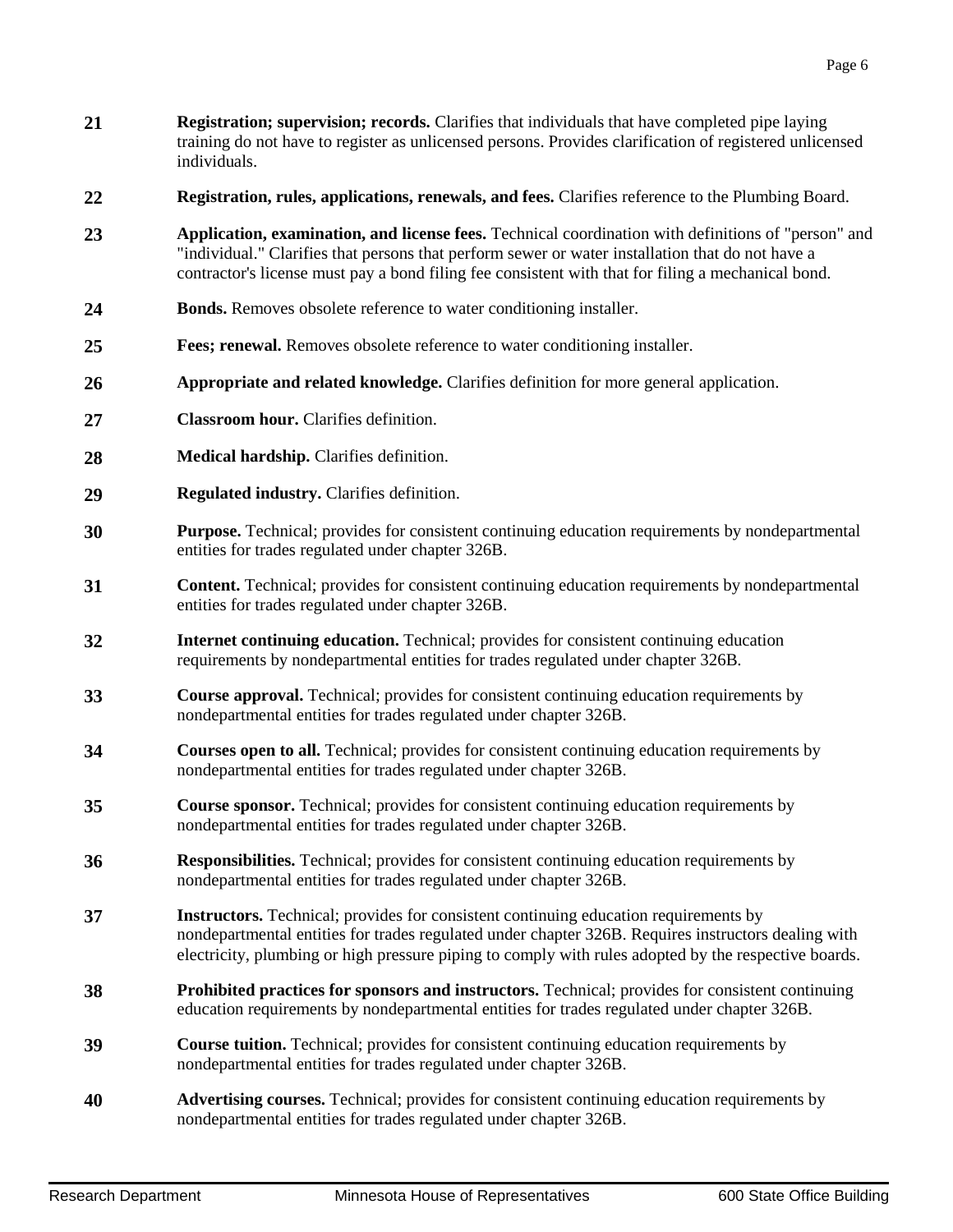- **41 Notice to students.** Technical; provides for consistent continuing education requirements by nondepartmental entities for trades regulated under chapter 326B.
- **42 Falsification of reports or certificates.** Technical; provides for consistent continuing education requirements by nondepartmental entities for trades regulated under chapter 326B.
- **43 Waivers and extensions.** Technical; provides for consistent continuing education requirements by nondepartmental entities for trades regulated under chapter 326B.
- **44 Reporting requirements.** Technical; provides for consistent continuing education requirements by nondepartmental entities for trades regulated under chapter 326B.
- **45 Continuing education approval.** Technical; provides for consistent continuing education requirements by nondepartmental entities for trades regulated under chapter 326B.
- **46 Continuing education fees.** Technical; provides for consistent continuing education requirements by nondepartmental entities for trades regulated under chapter 326B.
- **47 Sign contractor bond.** Aligns with fee schedule enacted in 2010.
- **48 Verified application.** Relates to applications for payment from the Contractor Recovery Fund by clarifying that payouts do not include any attorney fees or costs that aren't directly related to the value difference between what was contracted for and what was provided.
- **49 Administrative hearing.** Clarifies that the commissioner, owner or lessee may seek judicial review of an administrative law judge's order regarding compensation from the Contractor Recovery Fund under the provisions of chapter 14, the Administrative Procedures Act.
- **50 Requirement; used manufactured homes.** Requires licensed or limited manufactured home retailers to retain at least one copy of compliance forms to meet dealer record requirements.
- **51 Alternative design plan.** Adds local building officials and third-party inspectors to the list of those to whom an alternative frost-free design slab for new or used manufactured homes may be submitted. The compliance standards are amended to be either the federal installation standard in effect at the date of manufacture, the manufacturer's installation manual, or the Minnesota State Building Code. A permit must be issued within ten days of receipt by the department or the approving authority.
- **52 Reinstallation requirements.** Removes the reference to single-section used manufactured homes.
- **53 SPACE Notice requirement.** Removes the reference to single-section used manufactured homes.
- **54 Enforcement.** Authorizes municipalities that have adopted the state building code to do manufactured housing installation inspections and review plans in areas that have not adopted the code.
- **55 Fees.** Provides that municipalities that provide inspection services in noncode areas must charge fees equal to those imposed in code areas. Third-party vendors may charge their usual and normal fees.
- **56 Payment to manufactured home trust fund.** Establishes a \$1 million cap on manufactured home park owner payments into the manufactured home relocation trust fund, so that if the balance in the fund is over \$1 million at the end of a fiscal year, park owners do not get assessed for payments for the subsequent fiscal year. The fund is used for compensation to manufactured home owners under certain conditions when a manufactured home park is closed or converted to another use.
- **57 Revisor's instruction.** Provides for renumbering of statutes.